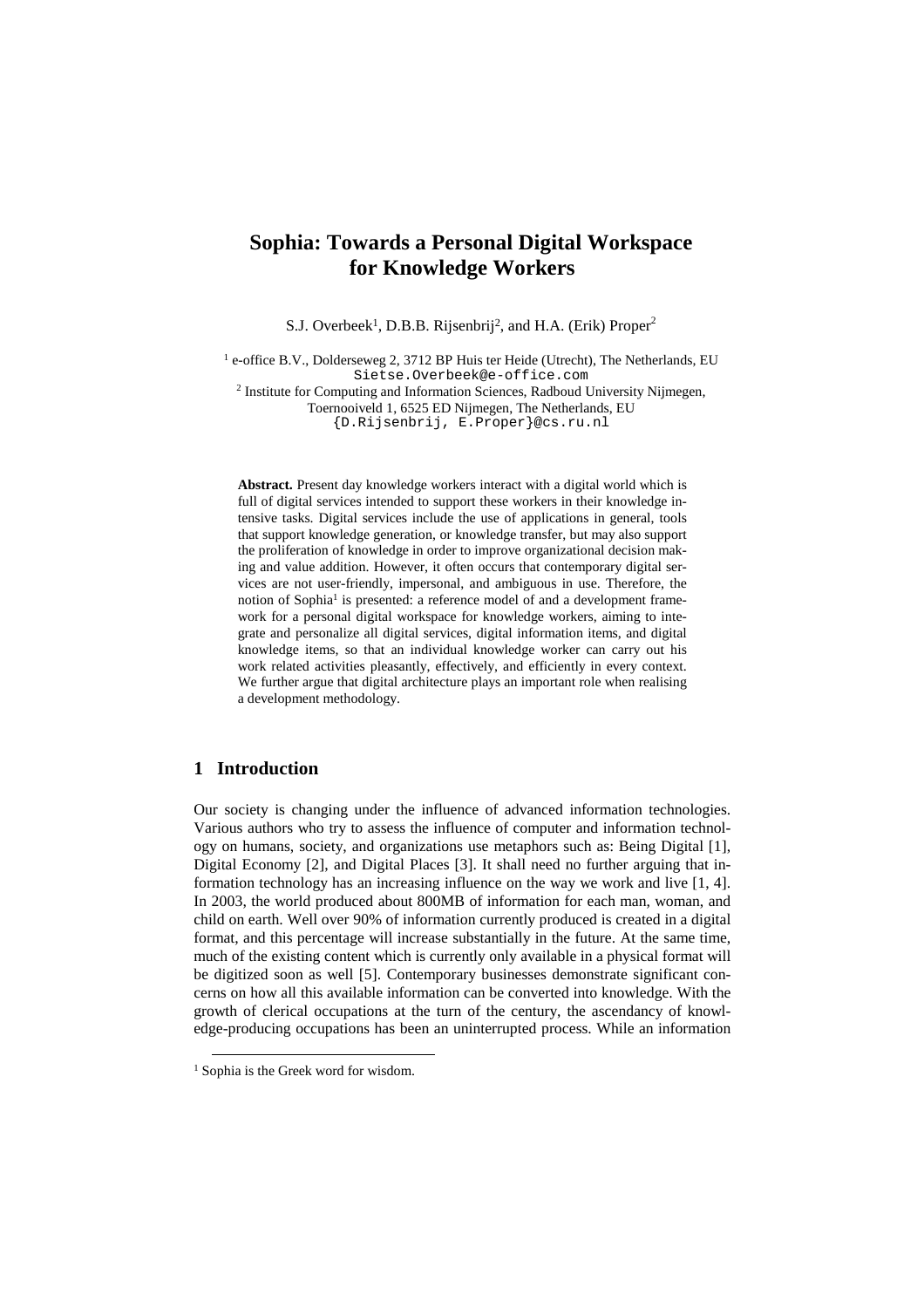worker is busy producing, processing, storing, transferring, and comparing information, a knowledge worker crafts and tunes the available information to create, distribute, and apply knowledge. Information is an enabler of these actions, so the work of an information worker is closely related with the work of a knowledge worker. Knowledge workers have high degrees of expertise, education, or experience, and the primary purpose of their jobs involves the creation, distribution, or application of knowledge [6].

The contributions we would like to make with this paper to anticipate on the swiftly changing work environment of knowledge workers by the influence of advanced information technologies are as follows: an explanation why a personal digital workspace for knowledge workers is necessary to support the knowledge worker in his work (section 2 and 3), an outline of a reference model of a personal digital workspace for knowledge workers (section 4), a further elaboration of this reference model in terms of a conceptual model (section 5), and a discussion on how actual personal digital workspaces for knowledge workers may be developed using the conceptual model (section 6). Finally, section 7 concludes this paper.

### **2 A Hierarchy of Digital Spaces**

Present day knowledge workers interact with a digital world which is full of digital services. Digital services can be defined as any computer based tool which supports the performance of applications, activities, or actions such as knowledge generation and knowledge transfer, and may also support the proliferation of the knowledge produced by knowledge workers in order to improve organizational decision making and value addition [7]. All these services are intended to support these workers in their knowledge intensive tasks. However, it often occurs that these digital services are not user-friendly, impersonal, and ambiguous in use.

In order to anticipate more rapidly and adequately to these concerns in the swiftly changing digital environment of a knowledge worker, his workspace should be digitized in a way so that digital services properly assist the knowledge worker in his work [8, 9]. Both academia and industry gradually anticipate on these developments. Malhotra and Majchrzak [9] introduced the virtual workspace, Forrester [10] the concept of an adaptive workspace, Gartner the e-workplace [11], Bafoutsou and Mentzas [12] the electronic workspace, while Rijsenbrij [13] coined the concept of a digital workspace. Industry figures show that an increasing number of companies have decided that digital services required to anticipate on the swiftly changing digital environment of a knowledge worker are classified as core investments, and as a result more money is spent on data warehousing<sup>2</sup> and portals<sup>3</sup> [14]. A survey at 83 firms with more than

<sup>&</sup>lt;sup>2</sup> A data warehouse is a central store of data common to the organization [7]. It is a central repository of information drawn from disparate and physically distributed operational source systems of an enterprise, as well as external data.

<sup>3</sup> Portals can be seen from several perspectives. 'Portal' means 'large door' or 'gateway', indicating that the portal itself is not the final destination but a way to reach many other places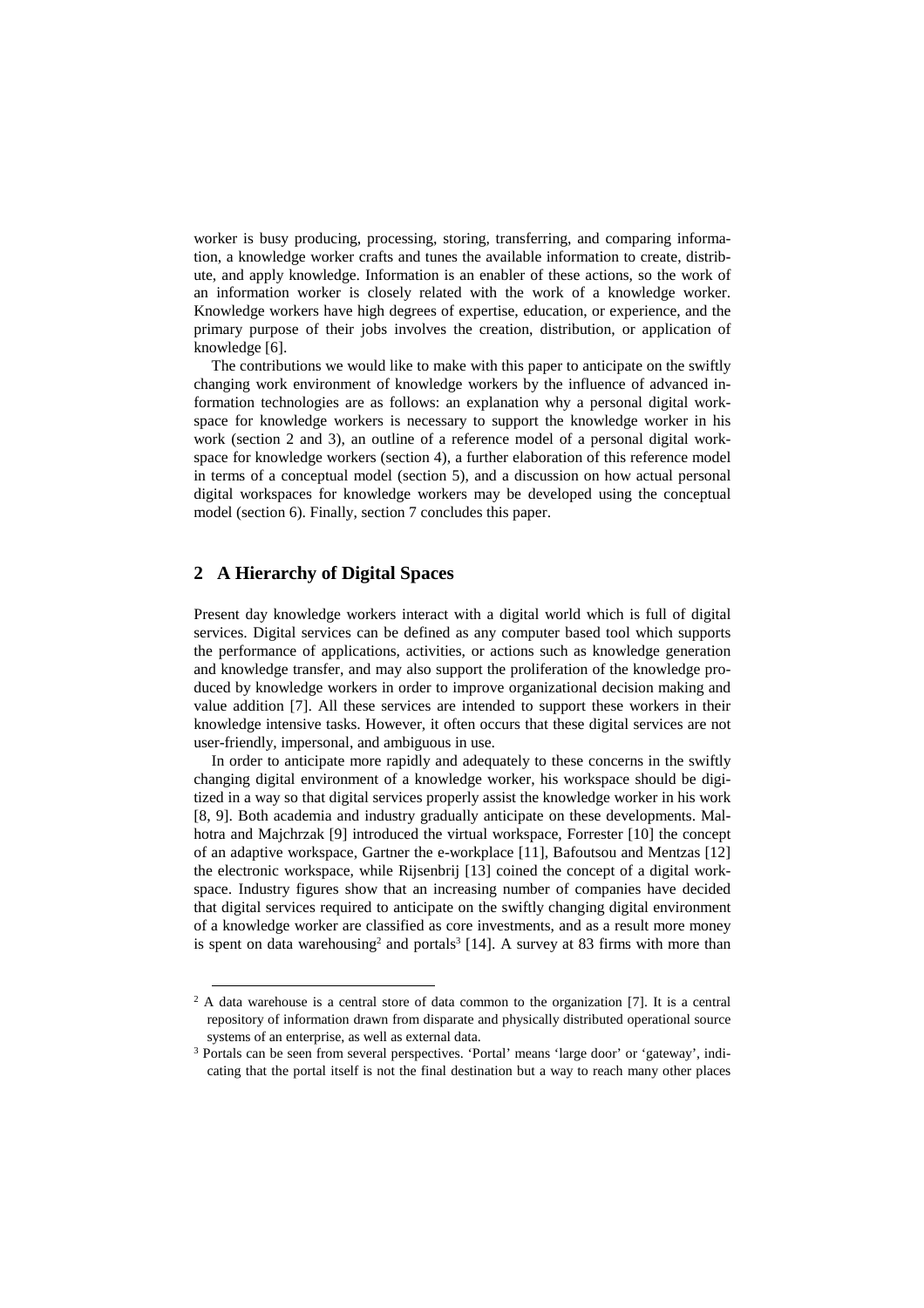\$100 million in revenue shows that the largest segment of companies expects to spend between \$1 million and \$5 million to roll out portals and to employ a staff of three to manage a portal during the first three years [15]. Portal enthusiasm continues despite tighter budgets and post-dot-com scepticism. The largest number of companies which were part of the survey counted between 1,000 and 10,000 portal users today, and respondents at \$1 billion-plus companies expect to drive this number into the tens of thousands one year from now [14].

Figure 1 helps to clarify on which type of digital space (in which the aforementioned digital services like data warehousing and portals play an important role) the focus lies in this research and to position the various digital spaces in a hierarchy.



**Fig. 1.** A digital space hierarchy

As a first step, we might say that a digital space integrates all digital services and digital information items, so that people can carry out their private and work related activities pleasantly, effectively, and efficiently in every context. When considering the hierarchy in figure 1, it is clear that a digital space can be personalized (a personal digital space) and that a digital space can be work-related (a digital workspace). When these two variants of the digital space are combined we will achieve the personal digital workspace. In this research, we will initially focus on the personal digital workspace for knowledge workers, which is actually a bottom-up approach in the proposed digital space hierarchy. This enables us to define initial groundwork and to scope the research. Thus, 'Sophia' can be defined as a reference model of and a development framework for a personal digital workspace for knowledge workers, aiming to integrate and personalize all digital services, digital information items, and digital knowl-

<sup>[7].</sup> A portal integrates and personalizes digital services, information items, and knowledge items in one environment, so that the individual knowledge worker is facilitated in his work.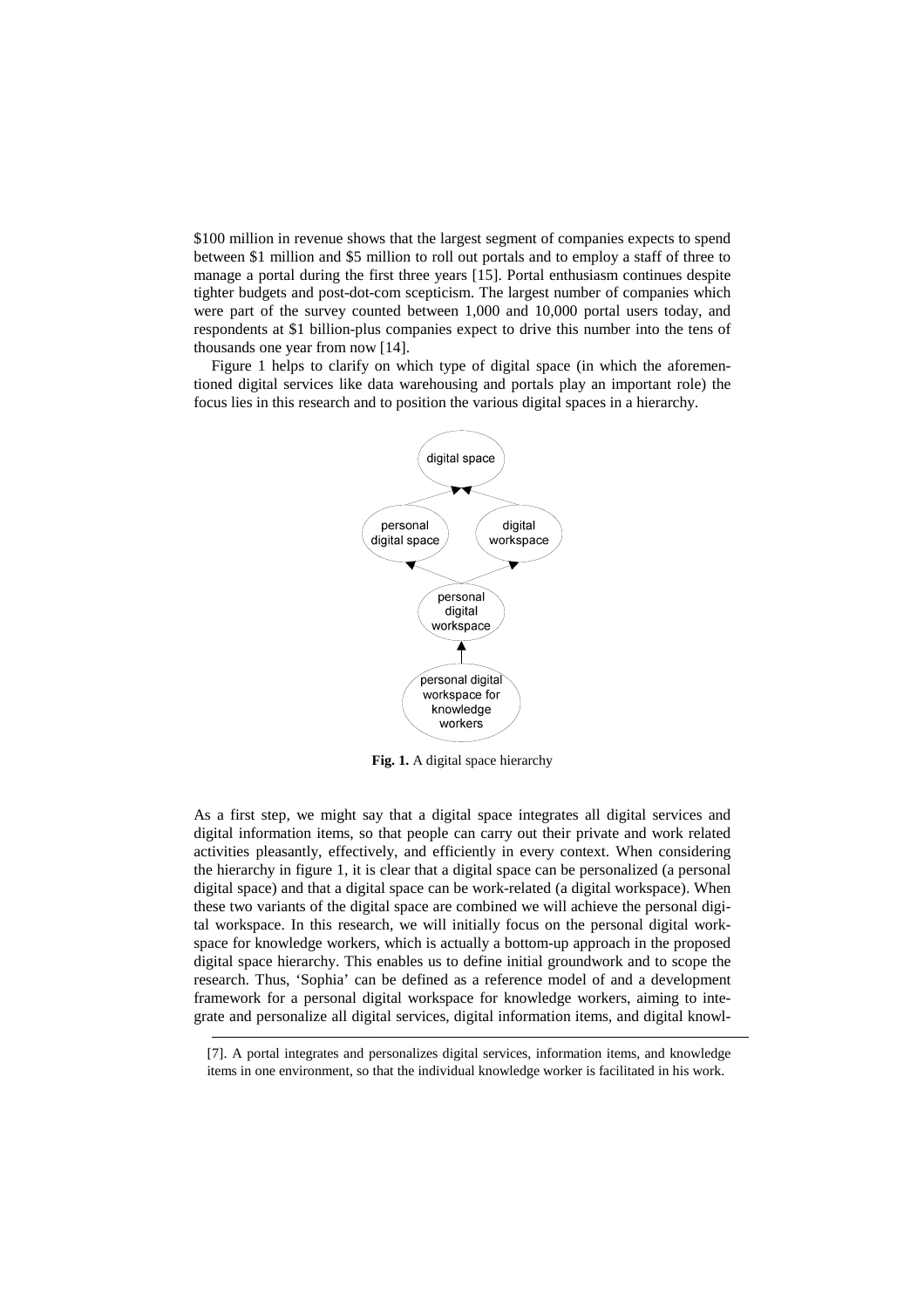edge items, so that an individual knowledge worker can carry out his work related activities pleasantly, effectively, and efficiently in every context.

### **3 Ensuing Research Questions**

In this section we provide a brief outline of related work. Taking the definition of Sophia provided in the previous section as a starting point, we then identify the research questions which we aim to answer in our future research activities.

Current research [8, 9, 10, 16, 17] is mostly aimed at the supply side of information and the technological construction of a digital space, without bringing forward the need for a well-organized, structured, and user-centric development process. The latter is absent in current research on digital spaces, risking an unstructured and unorganized development process without placing the human in the centre of attention. Current research on user-centric development methodologies [18, 19] are based solely on digital services, and not yet on an entire digital space, or even more specifically a personal digital workspace for knowledge workers.

Given the basic research problem:

*How to support knowledge workers in their work so that digital services enable them in their drive to create, distribute and apply knowledge in a pleasant, effective and efficient way?*

the goal of our current work:

*How to create a reference model for Sophia?*

the longer term goal and the suggested solution to the problem:

*How to create a development framework for Sophia?*

three basic research questions can be formulated:

- **Q1** Which reference model enables us to describe how Sophia integrates and personalizes digital services, digital information items, and digital knowledge items so that knowledge workers can carry out their work related activities pleasantly, effectively, and efficiently in every context?
- **Q2** Which development framework enables us to describe and analyze the environment and the concepts of Sophia? This includes the selection and / or the creation of modeling techniques that clearly take the objectives of knowledge workers as a starting point.
- **Q3** What is an operational form of this reference model and associated development methodologies which we can use as a working-method in order to create personal digital workspaces for knowledge workers?

What is especially important in this research are the concepts necessary to design Sophia from a demand side perspective. The knowledge worker is the centre of attention in this research, not the technology. Thus, the development of Sophia has a close relationship with the fields of information science, sociology, psychology, and business administration. Actually, we scope this research so that the correlation between technology and the interacting knowledge worker is emphasized. This means in fact that concrete adjacent fields are (but not limited to): computer-supported cooperative work (CSCW), human-computer interaction (HCI), user interface design, knowledge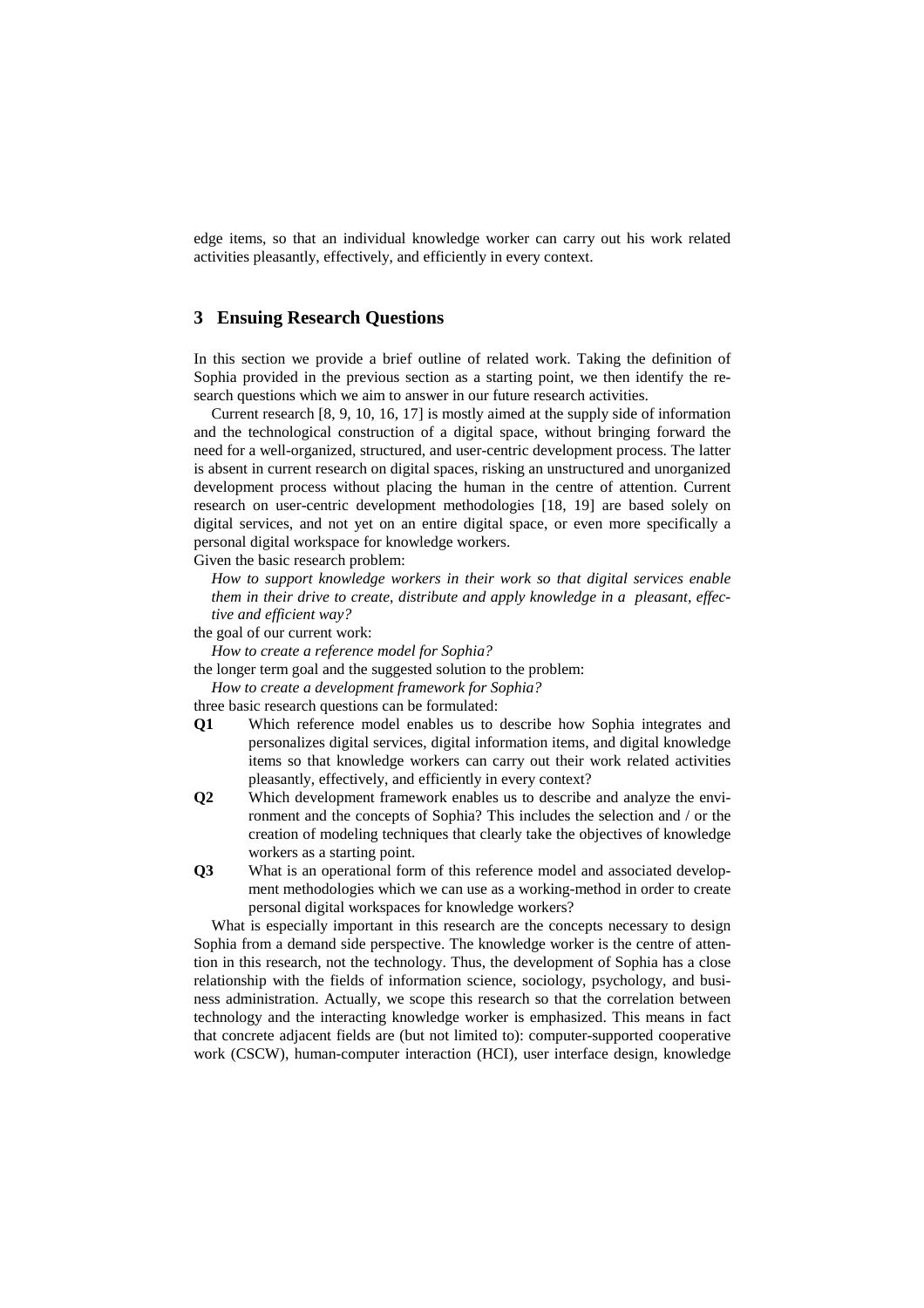management, and cognition. These fields also take the knowledge worker as a starting point.

### **4 Reference Model of Sophia**

The reference model of Sophia is shown in figure 2 and is divided in three main parts: the physical world, the social world, and the digital world [20].



**Fig. 2.** Reference model of Sophia

One of the challenges is the alignment of the three worlds. This alignment puts specific requirements on the modeling techniques to be used when developing a personal digital workspace for knowledge workers. The three worlds communicate with each other by social and digital interactions, so that information and knowledge can be transferred from one world to the other. The knowledge worker accesses the digital world by using digital devices (on which the digital services are displayed). The social world is accessed from the physical world by social interactions and vice versa. The knowledge worker can also transfer value to the social world as part of the social interactions.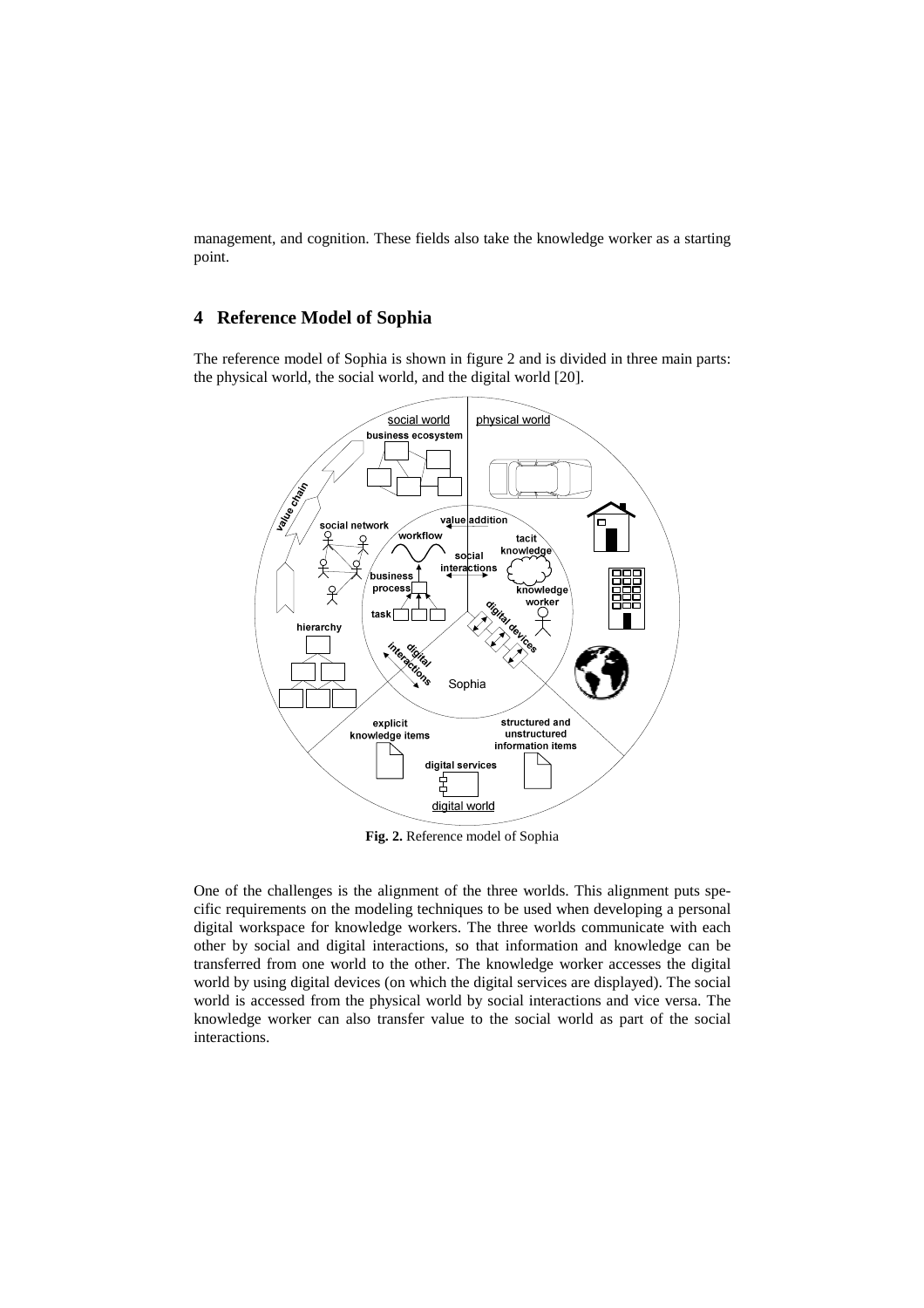#### **4.1 The Physical, Social, and Digital World**

The *physical world* is the world of cars, computers, houses, office buildings, people, and in general anything that can be described using the basic measuring units of physics, e.g. meters, kilograms, seconds, and amperes.

The *social world* consists of roles people play, organizations, departments, responsibilities, rights, delegations, business processes, and in general the processes and structures defined by human institutions. The social world in the reference model includes the social network. Three social network archetypes can be distinguished [21]: customized response, modular response, and routine response. Customized response networks exist in settings where both problems and solutions are ambiguous. New product-development companies, high-end investment banks, and strategy consulting firms require networks that can rapidly define a problem or an opportunity and coordinate relevant expertise in response. Modular response networks thrive in settings where components of a problem and solution are known but the combination or sequence of those components is not yet known. Surgical teams, law firms, and business-to-business sales require networks to identify problem components and address them with modularized expertise. Routine response networks are commonly found in environments where work is standardized. Problems and their solutions are well defined and predictable. Call centers and insurance claims-processing departments require the reliable coordination of relevant expertise to solve common issues. Because Sophia is specialized as a *work*space, the social world includes the hierarchy, the value chain, and the business ecosystem as well. A hierarchy represents the centralization of control or decision making in classical management theory [22]. Empowerment or delegation of authority from manager to subordinates reflects the amount of decentralization of control. With such empowerment or delegation, however, a manager has central control, even if the subordinates can make some decisions. The value chain denotes all activities performed by an organization and how they are linked with each other [23]. The business ecosystem is in principle an addition to the value chain and consists of organizations which produce value so that a value network develops [24]. Such a networked industrial environment can be compared to biological ecosystems. Like their biological counterparts, these business ecosystems are characterized by a large number of loosely interconnected participants who depend on each other for their mutual effectiveness and survival. Three other components of the social world which have a hierarchical relationship with each other and require clarification are: the task, the business process, and the workflow. Workflow is a key area of CSCW research which relates to this research. A workflow reflects the processes that an organization has created to coordinate the activities of different individuals, to ensure the successful completion of work, and to improve the overall efficiency of workers. Workflow specifications can be understood, in a broad sense, from a number of different perspectives [25]:

- the control-flow perspective (or process) perspective describes tasks and their execution ordering through different constructors, which permit flow of execution control, e.g. sequence, choice, parallelism, and join synchronization;
- the data perspective deals with business and processing data. This perspective is layered on top of the control perspective. Business documents and other objects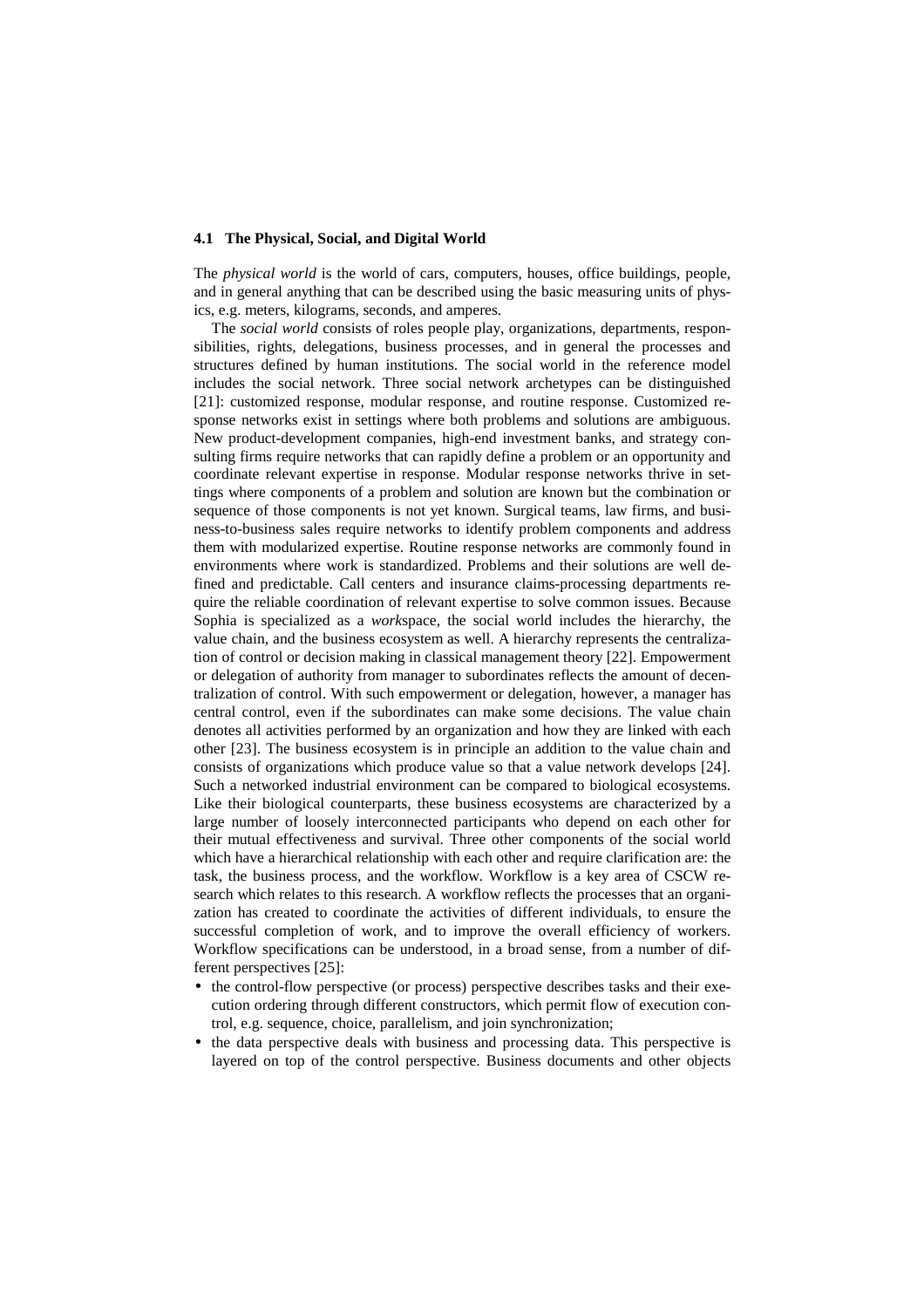which flow between activities, and local variables of the workflow, qualify in effect pre- and post-conditions of task execution;

- the resource perspective provides an organizational structure anchor to the workflow in the form of human and device roles responsible for executing tasks;
- the operational perspective describes the elementary actions executed by tasks, where the actions map into underlying applications. Typically, (references to) business and workflow data are passed into and out of applications through activity-toapplication interfaces, allowing manipulation of the data within applications.

At one extreme, application developers carefully design the application to fit the specific work practices of its users [26]. Under this model, users do not change their work practices at all, because the technology accommodates their specific needs and work styles. The alternative extreme is to reshape the processes of the organization around the new application. For this approach to be successful, the users must change their work habits to fit the introduced technology. Although both extremes have occurred in practice, a personal digital workspace for knowledge workers has to be designed in a way so that the technology accommodates the specific needs and work styles of knowledge workers as best as possible. Business processes are part of the organizational workflow. A business process is a set of one or more tasks which collectively realize a business objective or policy goal, normally within the context of an organizational structure defining functional roles and relationships. A business process is decomposed into tasks, as figure 2 shows. As a commonsense concept, a task is a human activity to achieve some purpose. In the context of Sophia, a task is a subpart of a business process that: represents a goal-oriented activity adding value to the organization, handles inputs and delivers outputs in such a way so that the knowledge worker is satisfied, consumes resources, requires (and provides) knowledge and other competences, is carried out according to given quality and performance criteria, and is performed by responsible knowledge workers [27].

The *digital world* consists of digital services, digital information items, and digital knowledge items. Software by nature consists of symbols, and the digital world is part of the symbol world, that also includes text on paper, traffic signs, and in general any physical entity that has been given a meaning by people. Characteristic of the symbol world, and therefore of the digital world, is that there is a meaning convention that is not given by the physics of the entity. The symbols appearing on a screen, the signals sent by a computer to peripheral devices, are physical phenomena for which people defined a meaning by convention [20]. In the reference model, information is differentiated to structured and unstructured information. Information is a flow of messages or meanings which might add to, restructure or change knowledge. Information can be divided in structured and unstructured information and is part of the digital world as structured and unstructured information items [27]. Unstructured information is any document, file, image, report, or form that has no defined, standard structure that enables convenient storage in unit record or similar automated processing devices such as Enterprise Resource Planning (ERP) and Customer Relationship Management (CRM). It can also not be defined in terms of rows and columns or records, and the data cannot be examined with standard unit record access. E-mail, instant messaging, web-logs, and websites are examples which contain unstructured information. Structured information is any document, file, or form that has a defined standard structure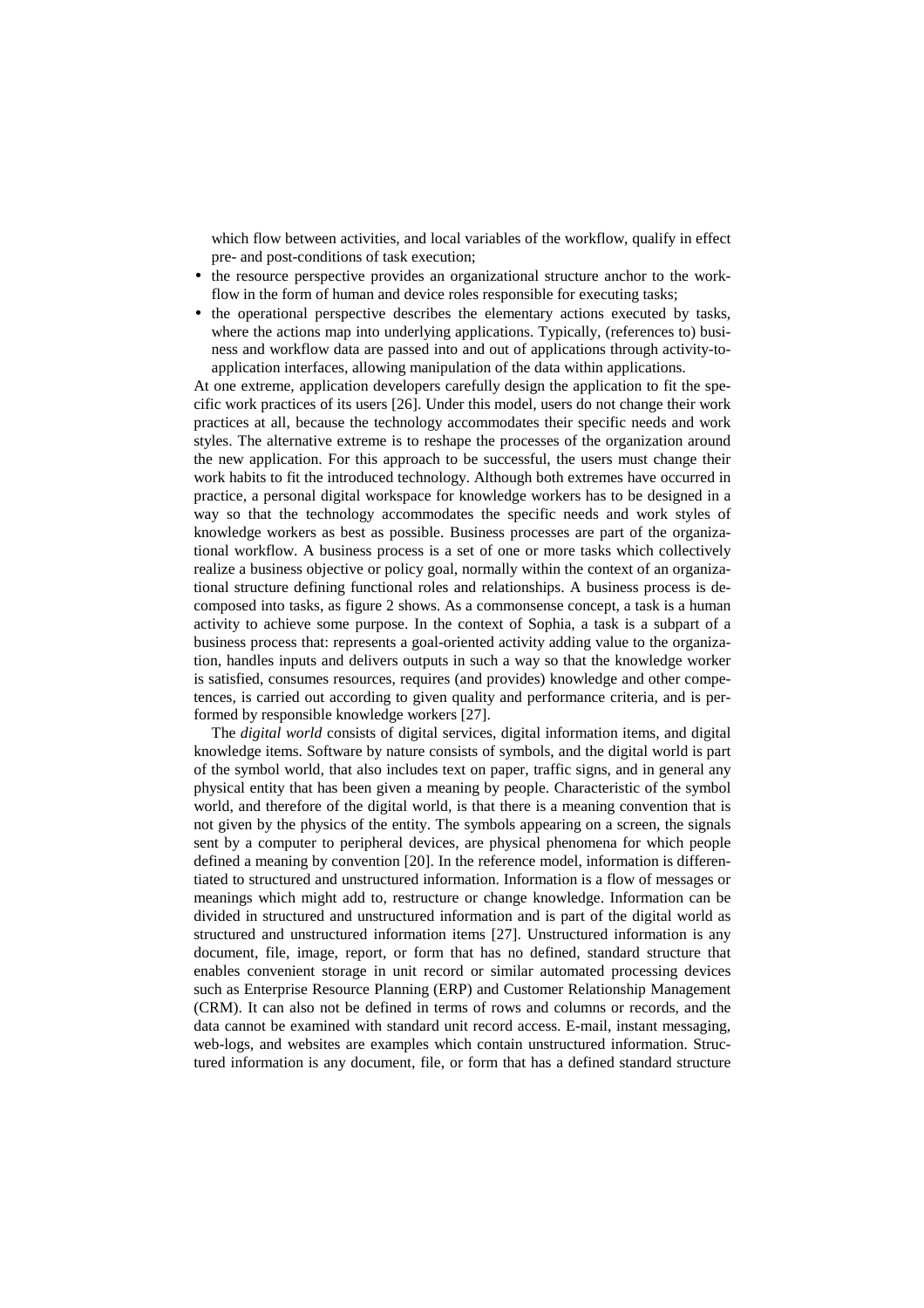that enables convenient storage in unit record or similar automated processing devices. Since Sophia is geared towards knowledge workers, knowledge is introduced as a component in the reference model. Besides the differentiation in two types of information, knowledge is differentiated into tacit knowledge and explicit knowledge. Knowledge is a justified belief that increases an individual's capacity to take effective action in a certain context [28]. Explicit knowledge is knowledge which is transmittable in formal, systematic language and is part of the digital world as an explicit knowledge item. Tacit knowledge has a personal quality, which makes it hard to formalize and communicate instead. Tacit knowledge is deeply rooted in action, commitment, and involvement in a specific context. Tacit knowledge remains in the human mind and is thus not part of the digital world, but of the physical world.

#### **4.2 Digital Services**

We have chosen to use a modified version of Nonaka and Takeuchi's [29] knowledge conversion model as a reference model from which to consider the activities of knowledge workers, as depicted in figure 3. As stated in the definition of a knowledge worker, the primary purpose of their jobs involves the creation, distribution, or application of knowledge. Nonaka and Takeuchi's model describes the typical main processes which take place during the creation, distribution, and application of knowledge.



**Fig. 3.** Four modes of knowledge conversion added with an organization component

As is shown in figure 3, a knowledge worker can convert knowledge. These different conversion modes are called socialization, internalization, externalization, and combination respectively. An additional 'organization' component is added to the diagram as well. This is not a knowledge conversion mode, but complements the four modes of knowledge conversion instead. Organization involves setting an order and time for planned events and digital services can handle organization tasks for the knowledge worker. Such intelligence may lead to an example scenario in which the knowledge worker wants to plan a meeting with another person and that the appropriate digital service is selected for the task and finalizes the organization event. Socialization is a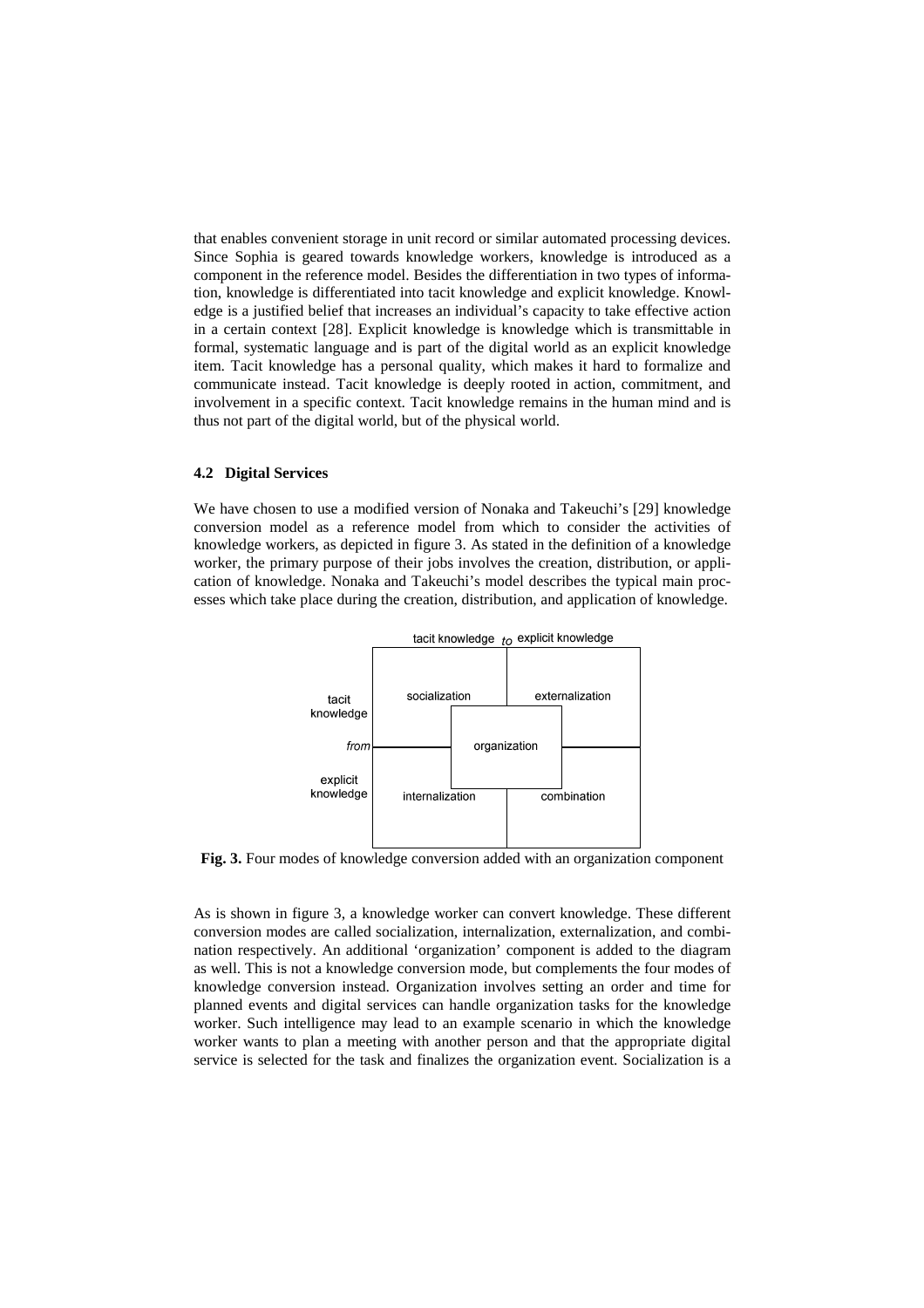process of sharing experiences and thereby creating tacit knowledge such as shared mental models and technical skills. Internalization is the process of embodying explicit knowledge into the knowledge worker's tacit knowledge bases in the form of shared mental models or technical know-how. Externalization is a quintessential knowledge-creation process in that tacit knowledge becomes explicit, taking the shape of metaphors, analogies, concepts, hypotheses, or models. Finally, individuals exchange and combine knowledge through such media as documents, meetings, telephone conversations, or computerized communication networks.

Digital services enable the knowledge worker in such a way that socialization, internalization, externalization, and combination phenomena occur with additional organization activities. Figure 4 shows examples (this is definitely no complete list, it just gives an idea of which digital services belong to which group) of digital services.



**Fig. 4.** Examples of digital services for Sophia

Several digital services mentioned in figure 4 require further clarification [7]:

- alerting is a technology used to inform the knowledge worker when certain events in his personal digital workspace have happened which the knowledge worker wishes to be informed about.
- desktop telephony involves every digital telephony service, like VoIP, IP telephony, and 'softphones';
- audio, video, and web conferencing comprises the use of audio or video to enhance human presence in meetings. Web conferencing utilizes the internet as a conferencing platform. Video is advantageous when visual information is discussed, and may also be used in less direct collaborative situations, such as for providing a view of activities at a remote location;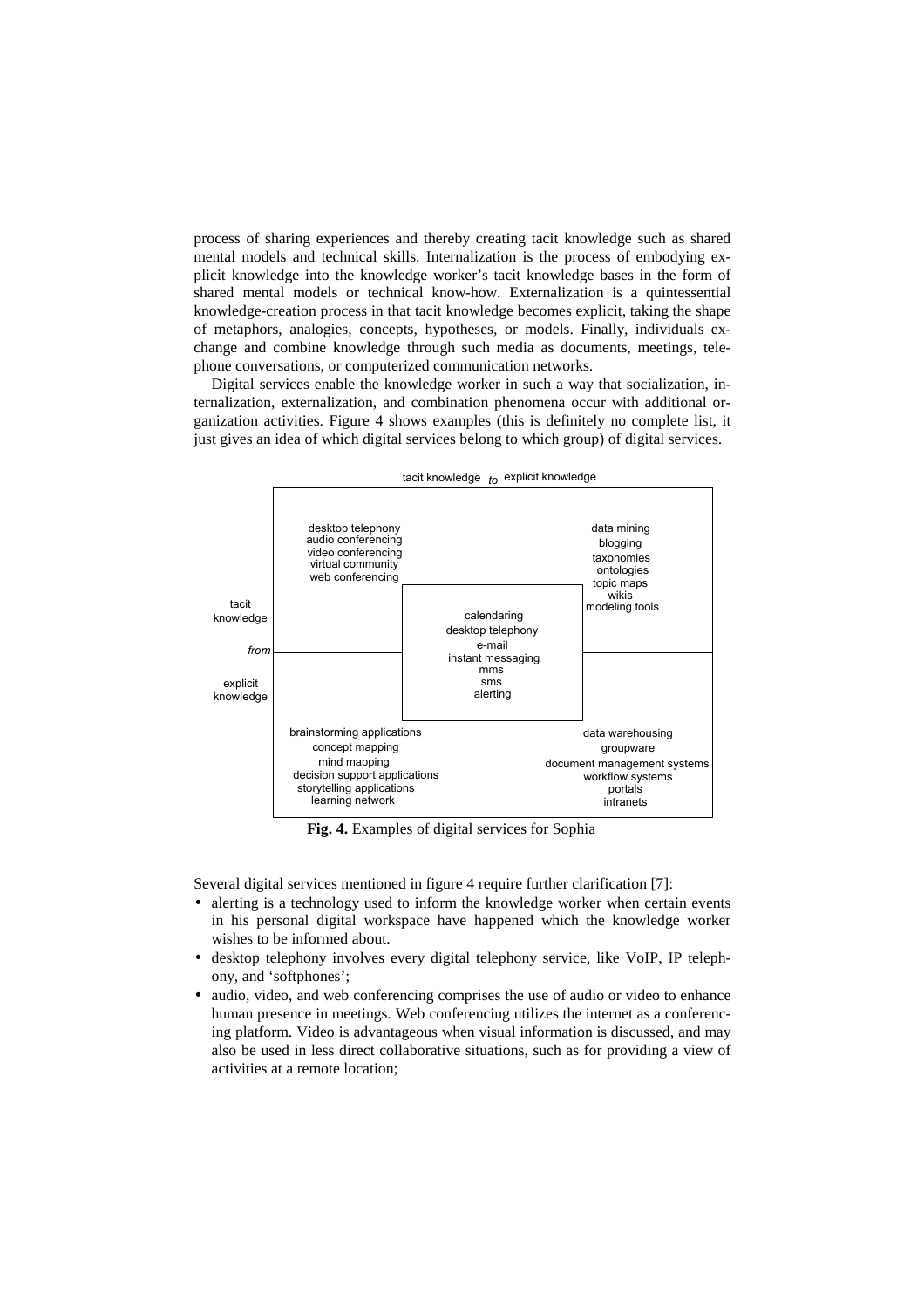- a community of practice is a group of people who share a concern or a passion for something they do and learn how to do it better as they interact regularly;
- concept mapping is a visual representation of core concepts showing the relationships between them. A typical concept map comprises a set of nodes or bubbles (the concepts) with arrowed links between them (the causal relationships);
- mind mapping is a specific form of concept mapping, where ideas branch out from a central point;
- decision support applications assist lower- and middle management to analyze large amounts of data so that they can make better decisions;
- storytelling applications facilitate the use of stories in the organizational context, as a way of sharing knowledge and helping the process of learning;
- a learning network is a network of individuals who share knowledge for the primary purpose of personal development and learning;
- data mining techniques are the processes that focus on the automatic exploration and analysis of large quantities of raw data in order to discover meaningful patterns and rules [30];
- blogging is a way to show a string of thoughts in chronological sequence on a webpage, often with hyperlinks to sources that have stimulated thinking;
- taxonomies, ontologies, and topic maps relate with each other. A taxonomy is a system of classification, where a typical taxonomy is a hierarchy of terms (nodes), where lower level terms are more specific instances of higher level ones. Ontologies are extensions to a taxonomy which add specifications of relationships between entities plus a set of automatic inference rules and associated actions. A topic map describes relationships of nodes in an ontology independent of its underlying resources;
- wikis are used as a collaboration tool to allow multiple authors to create and update webpages;
- modeling tools support the knowledge worker in the process of constructing or modifying certain models, e.g. ER, ORM, or UML models [31].
- groupware is a technology designed to facilitate the work of groups;
- document management systems utilize the following activities: storing files in a central library, controlling access to files both for security purposes and collaboration needs, keeping an audit of activity and changes in the managed documents, and searching documents on either content or index terms.

# **5 Initial Conceptual Model of Sophia**

Figures 5, 6, and 7 are initial diagrams defining the core concepts of Sophia, which are refined by future research. The notation used is from the *Unified Modeling Language Specification* [31]. In the figures, boxes represent classes of things. Lines connecting boxes represent associations between things. An association has two roles (one in each direction) and a role can optimally be named with a label. The role from A to B is closest to B, and vice versa. For example, the roles between knowledge worker and digital device can be read: A knowledge worker interacts with a digital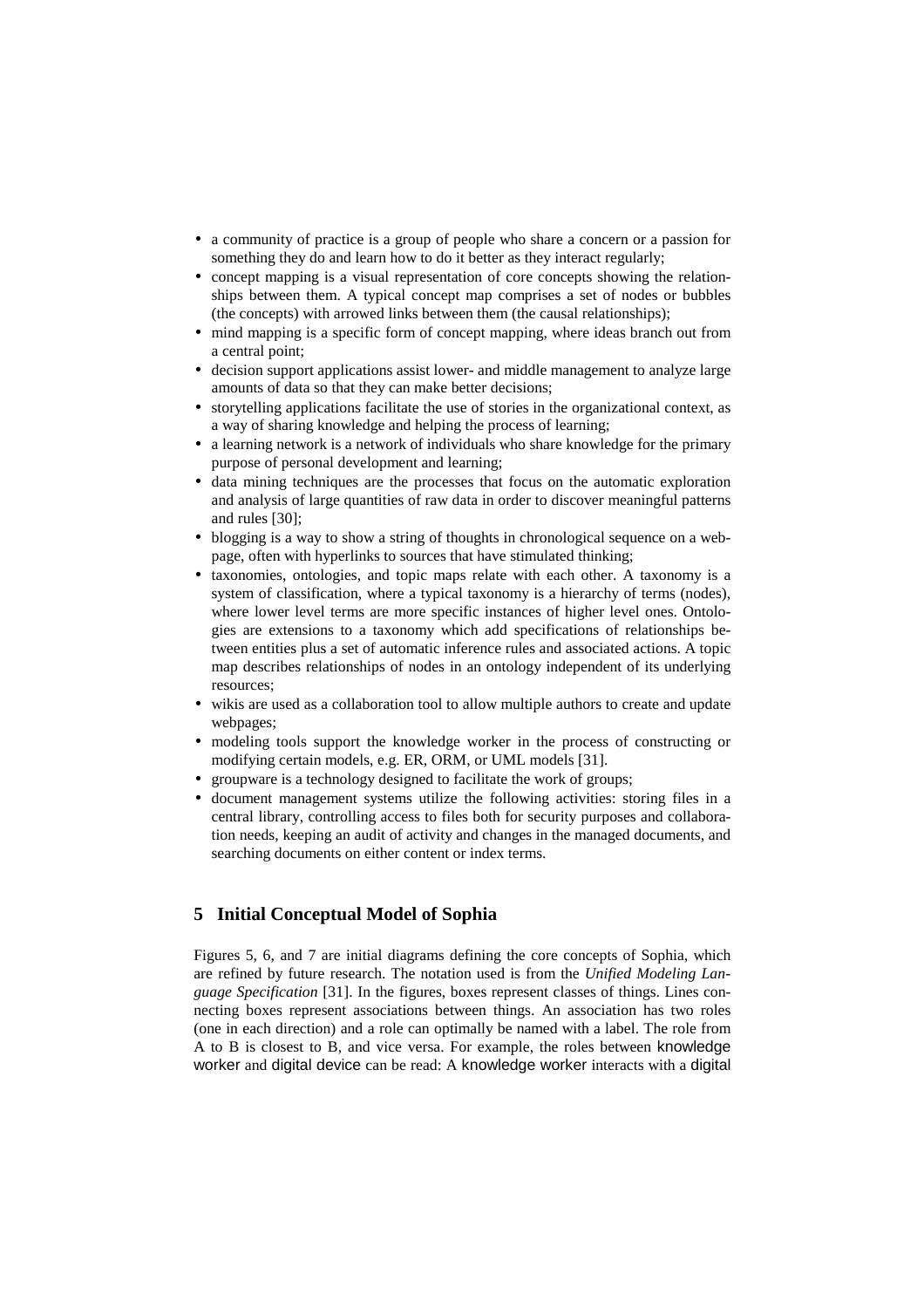device. A role can have a multiplicity, e.g. a role marked with '1..\*' is used to denote *many*, as in a one-to-many or many-to-many association. A diamond (at the end of an association line) denotes a part-of relationship. For example, tacit knowledge is a part of knowledge. The initial conceptual model of Sophia is split in three parts: Sophia concepts in the physical world, the social world, and the digital world.



**Fig. 5.** Sophia concepts in the physical world

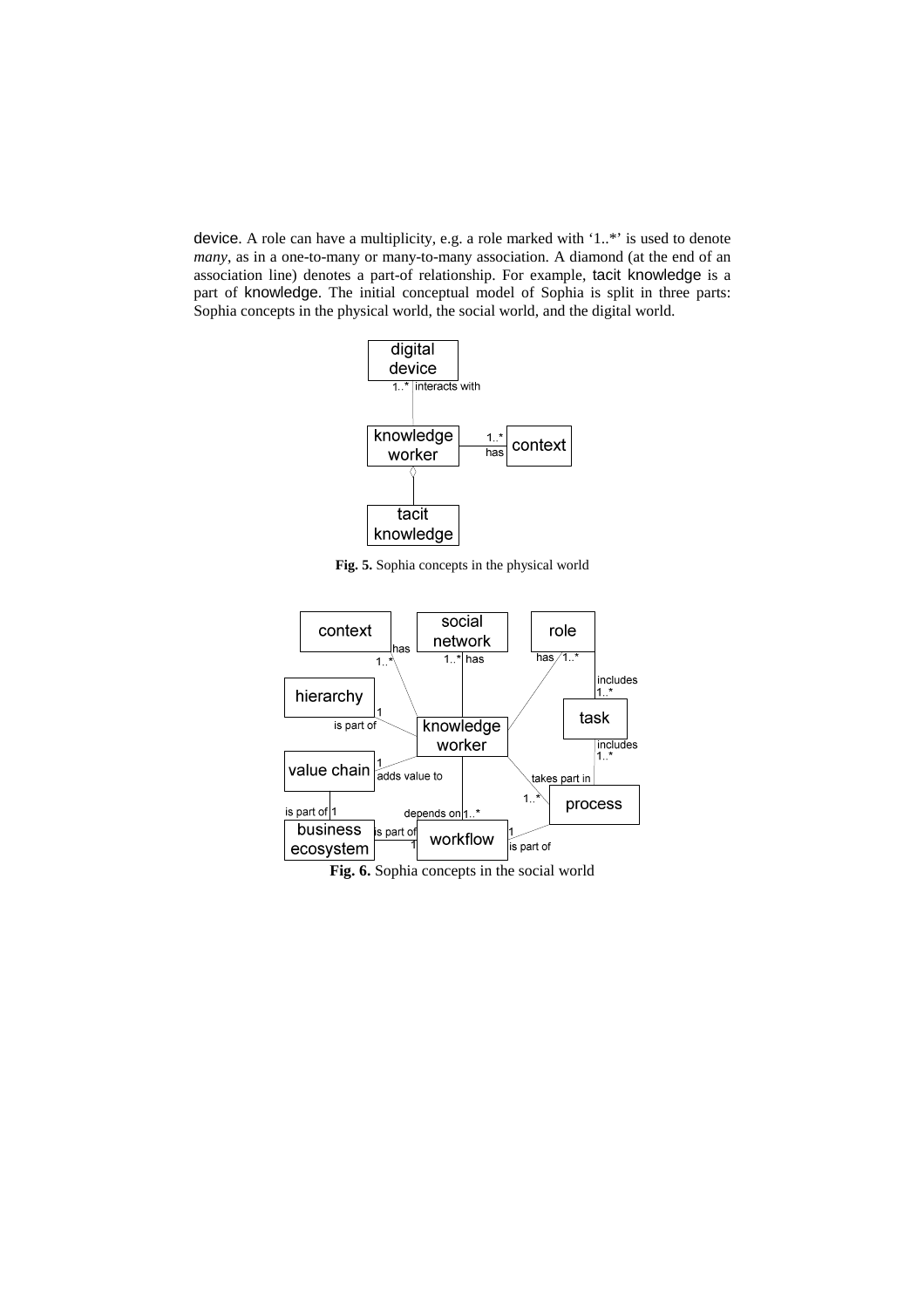

**Fig. 7.** Sophia concepts in the digital world

### **6 Development Methodology**

Sophia comprises a reference model, as well as a development framework (comprising the conceptual model and a development methodology) to develop actual personal digital workspaces for knowledge workers. This section will discuss the requirements for this development methodology. We will particularly argue that a user-centric architecture based development methodology is needed. Such an approach enables a well-organized, structured, and user-centric development process, placing the knowledge worker in the centre of attention. The unprecedented rates of advance in the computer and information sciences have increased complexity in today's architecting and engineering challenges. The precipitous drop in computer hardware costs has generated a major design shift, from 'keep the computer busy' to 'keep the user busy'. When the cost of software development dominates, development methodologies should be organized to simplify software development. This is where architecture in the digital world comes into play.

We denote architecture in the digital world as 'digital architecture'. Architecting is the art and science of designing and building systems. Architecting, the planning and building of structures, is as old as human societies and as modern as planning the exploration of the solar system. The word 'architecture' is now widely used in communications, space systems, computers, software, and networks, which implies that architecture is also part of the digital world. Despite 5000 years of history, even the notion of architecture in the physical world is not clearly and crisply defined.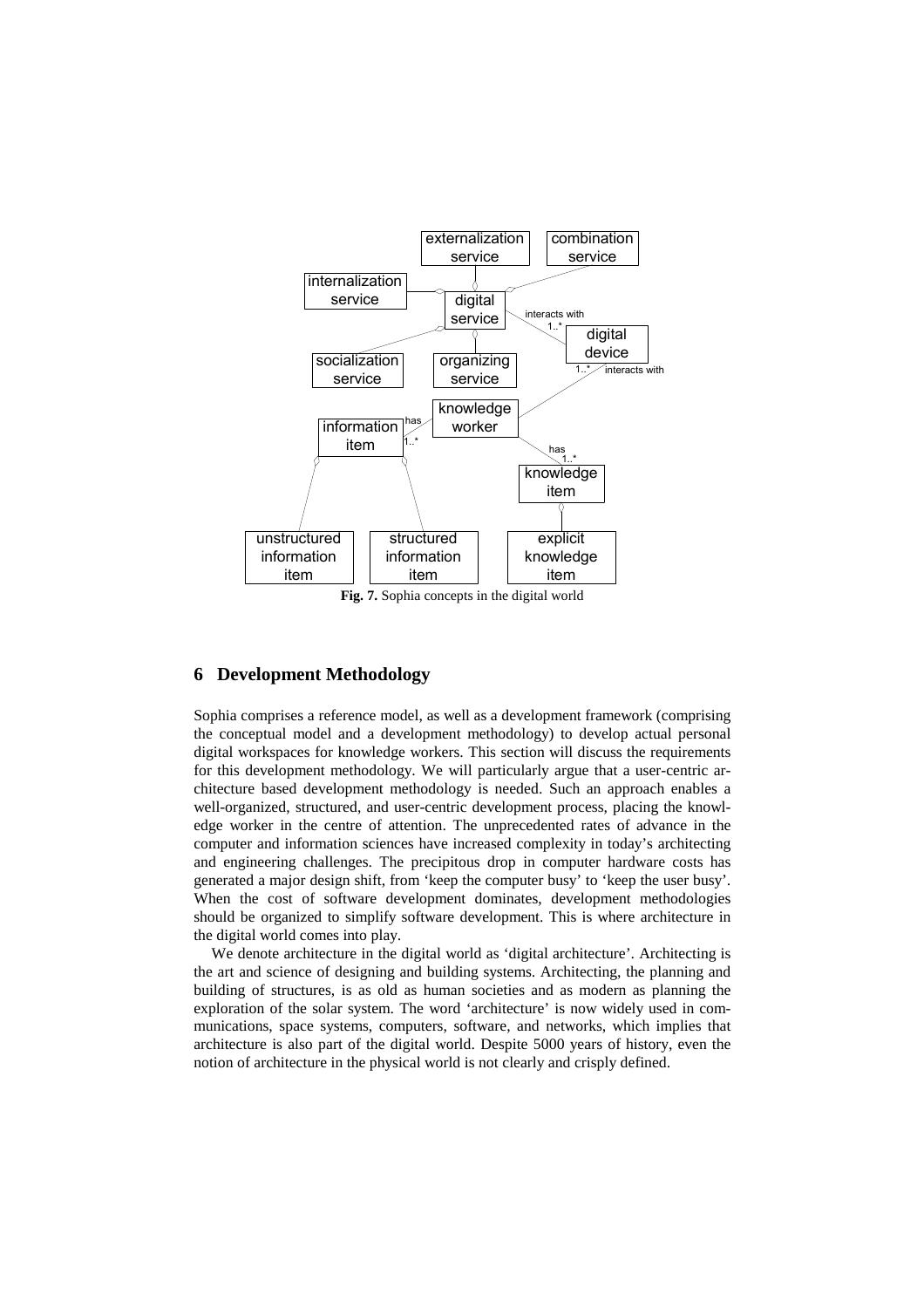Maier and Rechtin [32] define architecture as: The structure (in terms of components, connections, and constraints) of a product, process, or element. This definition specifically focuses on structure. Components, connections, and constraints are descriptive terms for architecture and as a consequence this definition focuses on the possible solution. A more prescriptive definition is desirable if the knowledge worker with his ideas and wishes is to be placed in the centre of attention. IEEE [33] defines architecture (of software intensive systems) as: The fundamental organisation of a system embodied in its components, their relationships to each other, and to the environment, and the principles guiding its design and evolution. This definition tries to recognize that, for most systems, most of the time, the architecture is in the arrangement of physical components and their relationships; but, sometimes, the fundamental organization is on a more abstract level.

Our views on digital architecture as a user-centric development methodology are mostly indebted to ongoing work by Daan Rijsenbrij [13], and we define digital architecture as follows: Digital architecture is a coherent, consistent collection of principles, differentiated to rules, guidelines, and standards which describe how an enterprise, the information supply, the applications, and the infrastructure are shaped and behave in their usage. In this definition architecture is the tool for the architect to guide and bound the engineering processes to develop architecture artefacts. Digital architecture can contribute to our research by guiding and bounding engineering processes so that the development process is of a well-organized, structured, and usercentric fashion. The principles influence the way the artefact is used. Further specification of principles in rules, guidelines, and standards guarantees clarification of these principles. Principles indicate *what* is guided and bounded in the engineering processes and rules, guidelines and standards indicate *how* the engineering processes are guided and bounded. Rules are mandatory, and standards are required for internal and external communication, and for the compatibility of bought components. Guidelines have some more interpretation freedom compared to rules, they are in fact 'best practices'. We have chosen this so-called prescriptive definition of architecture, because this definition approaches architecture from a demand side perspective, which is necessary to place the *knowledge worker* in the centre of attention instead of the *technology*. The specifics of what architects will produce, that is what an architecture actually looks like, will differ from domain to domain. Ideally, the definition should come from that knowledge; the knowledge of what is needed to successfully define a system concept and take it through development. If that knowledge is present a formal definition should encapsulate that [32].

### **8 Conclusion**

We have presented the area of tension a knowledge worker has to deal with in his daily work: performing knowledge intensive tasks using digital services which are often not user-friendly, impersonal, and ambiguous in use. We selected a range of current research and compared our research approach with current research approaches and discussed the fact that our research approach focuses on the *knowledge*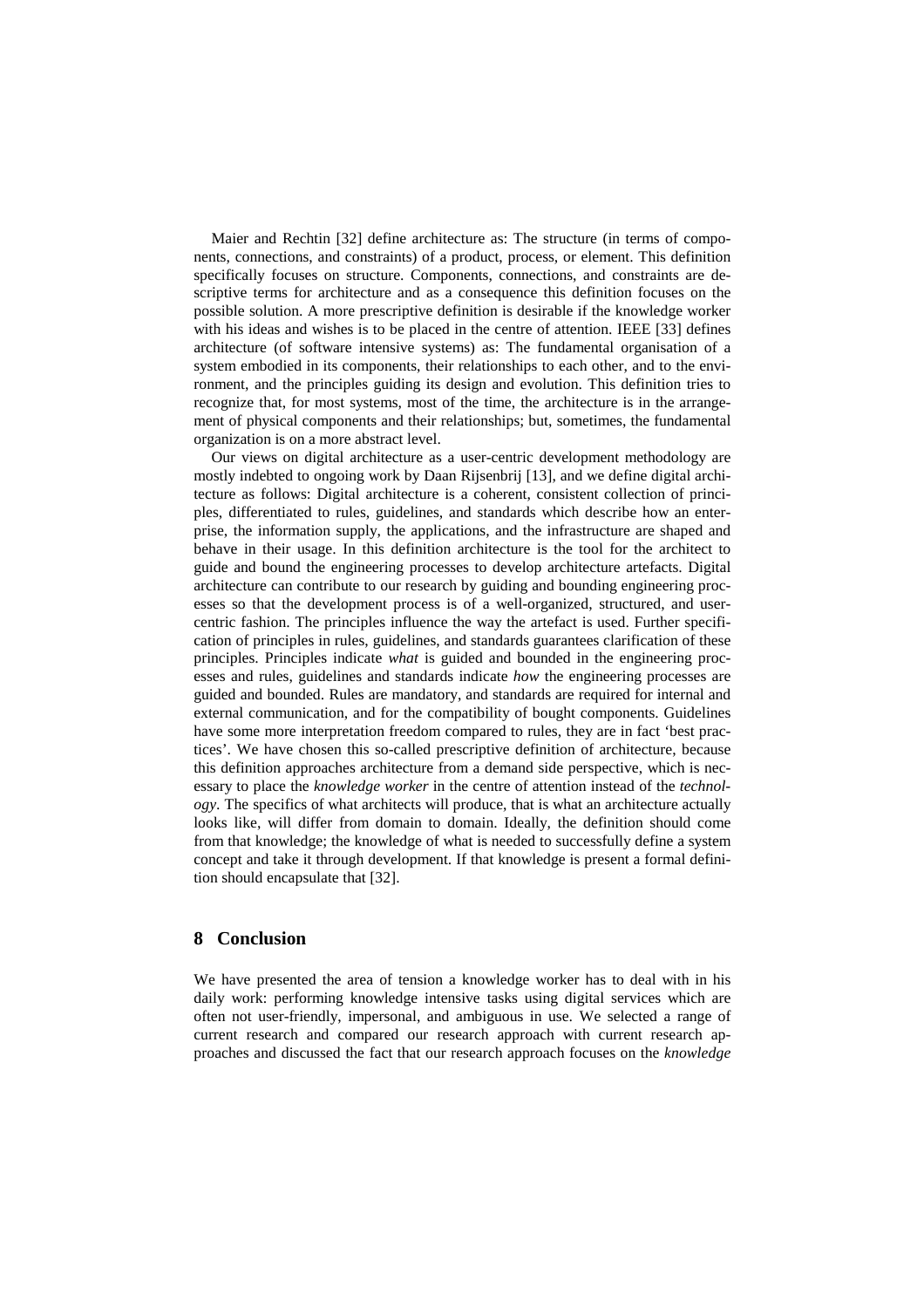*worker*, instead of the *technology*. Furthermore, the specific research goals were outlined. We have shown and explained the outlines of a reference model of Sophia, including the components which are included in the reference model. The reference model positions the knowledge worker and Sophia within three worlds: the physical world, the social world, and the digital world. An initial conceptual model of Sophia has been depicted as well. The initial conceptual model is a more formal description of the concepts of Sophia and shows the relations between these concepts. We introduced *digital architecture* as a development methodology so that personal digital workspaces for knowledge workers can be developed in a well-organized and structured way.

### **References**

- 1. Negroponte, N.: Being Digital. Vintage Books, New York, NY (1996)
- 2. Tapscott, D.: Digital Economy, Promise and Peril in the Age of Networked Intelligence. McGraw-Hill, New York, NY (1996)
- 3. Horan, T.A.: Digital Places, Building our City of Bits. The Urban Land Institute (ULI), Washington, DC (2000)
- 4. Tapscott, D., Caston, A.: Paradigm Shift, the New Promise of Information Technology. McGraw-Hill, New York, NY (1993)
- 5. Varian, H.R.: Universal Access to Information. Communications of the ACM. 48 (2005) 65– 66
- 6. Davenport, T.H.: Thinking for a Living: How to Get Better Performance and Results from Knowledge Workers. Harvard Business School Press, Boston, MA (2005)
- 7. Tyndale, P.: A Taxonomy of Knowledge Management Software Tools: Origins and Applications. Evaluation and Program Planning. 25 (2002) 183–190
- 8. Lui, D.R., Wu, I.C., Yang, K.S.: Task-Based K-Support System: Disseminating and Sharing Task-Relevant Knowledge. Expert Systems with Applications. 29 (2005) 408–423
- 9. Malhotra, A., Majchrzak, A.: Virtual Workspace Technologies. MIT Sloan Management Review. 46 (2005) 11–14
- 10. Rasmus, D.W.: Adaptive Workspaces: Preparing for the Future of Work. No. RPA-122002- 00021. Forrester, Cambridge, MA (2002)
- 11. Bell, M.A., Joroff, M., Hayward, S., Porter, W., Young, C., Feinberg, B. et al.: The Agile Workplace: Supporting People and Their Work – A Research Partnership Between Gartner, MIT, and 22 Industry Sponsors. Gartner, Stamford, CT (2001)
- 12. Bafoutsou, G., Mentzas, G.: Review and Functional Classification of Collaborative Systems. International Journal of Information Management. 22 (2002) 281–305.
- 13. Rijsenbrij, D.B.B.: Architecture in the Digital World (Version Zero-Dot-Three). Inaugural Speech (in Dutch). Radboud University Nijmegen, The Netherlands, EU (2004)
- 14. Pisello, T.: IT Value Chain Management Maximizing the ROI from IT investments. Alinean Press, Orlando, FL (2003)
- 15. Ramos, L., Orlov, L.M., Teubner, C.: Portal Projects in Search of a Purpose. Trends. Forrester, Cambridge, MA (2004)
- 16. Gutwin, C., Roseman, M., Greenberg, S.: A Usability Study of Awareness Widgets in a Shared Workspace Groupware System. In: Ackerman, M.S. (ed.): Proceedings of the 1996 ACM Conference on Computer Supported Cooperative Work. ACM Press (1996)